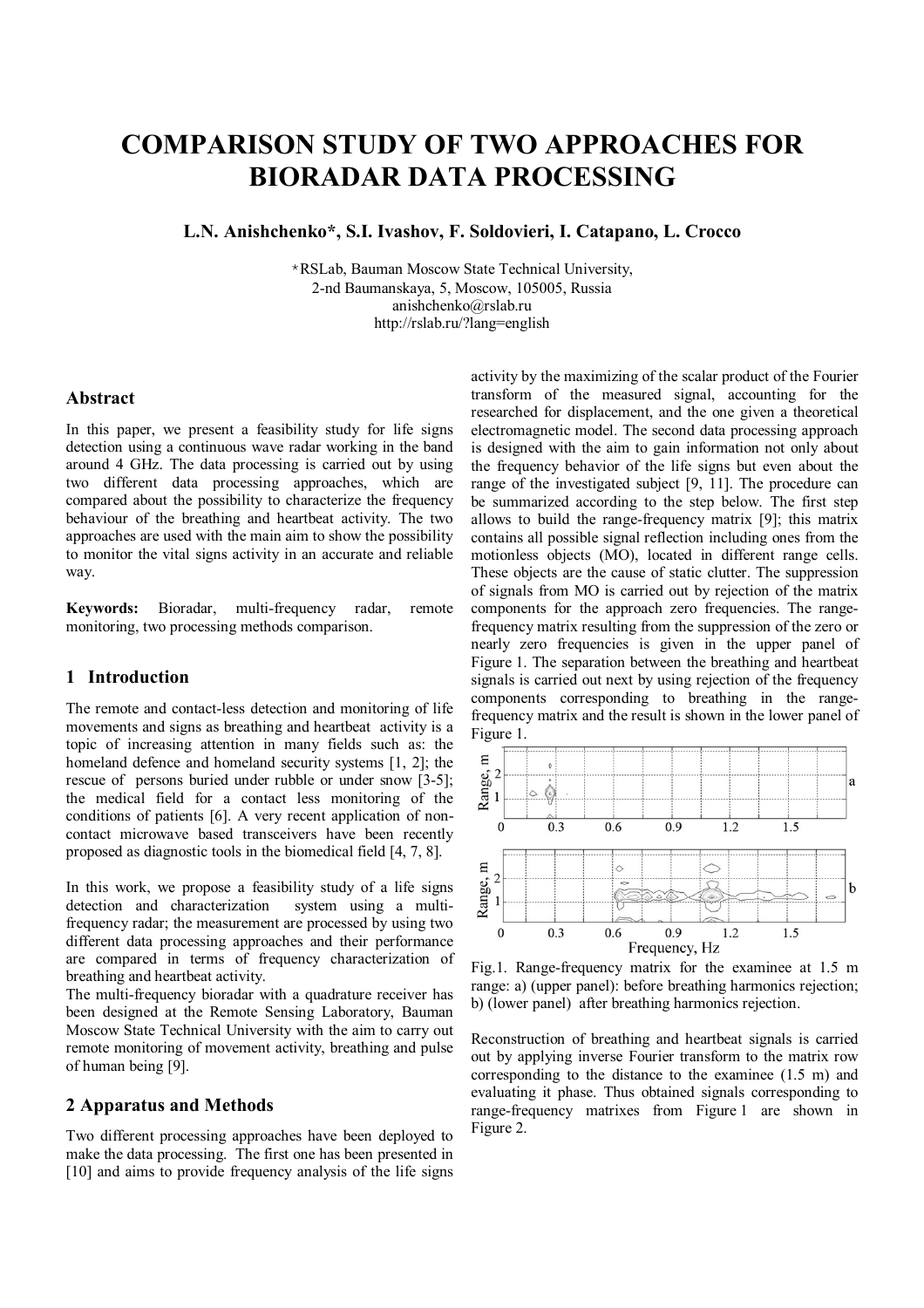

Fig.2. Reconstructed breathing and heart beat signals of the examinee corresponding to range-frequency matrices from Fig.1.

Figure 2 points out in a clear way the good performances of the approach in separating breathing and heartbeat signals.

The second approach aims at providing information not only about the frequency of the life signs but also at gaining information about the range of the investigated target by getting range-frequency matrix. Separation of respiration and heart beat signals was made by application of rejection filtration to corresponded line of range-frequency matrix [9, 11].

A multi-frequency radar designed at the Remote Sensing Laboratory (Bauman Moscow State Technical University) was used in the experiment [9, 11]. The radar has the main technical parameters reported in Table 1.

| Parameters of the radar system                       |                                        |
|------------------------------------------------------|----------------------------------------|
| Number of frequencies                                | 16                                     |
| Sampling frequency                                   | 62.5 Hz (time spacing)<br>$0.016$ sec) |
| Operating frequency band                             | $3.6 - 4.0$ GHz                        |
| Distance space resolution                            | 0.5 <sub>m</sub>                       |
| Dynamic range of the recording<br>signal             | 60 dB                                  |
| Recording signals band                               | $0.03 - 5$ Hz                          |
| Dimensions of antennas block<br>_ _<br>$\sim$ $\sim$ | $150\times370\times370$ mm             |

Table 1 Parameters of the radar system.

Figure 3 is a photo of the experiment where the subject is located in front of the radar system. In particular, the experiment was carried out with a male, 20 years old, no bad habits, professional skier; the distance between antennas and subject was 1 m. The experiment was divided into two stages. During first stage monitoring of breathing and pulse parameters at steady state was carried out and it took about 5 minutes. At the second stage a breath holding test was carried out. It gives a rough index of cardiopulmonary reserve, measured by the length of time a person can hold breath. The test is widely known in medicine, and is used for estimating fitness of the human body while training of pilots, submariners and divers. Each stage of the experiment was carried out for several times for slightly different displacement of examinee and bioradar in order to confirm the possibility of multi-frequency bioradar to estimate the range by using the second data processing approach.



Figure 3 Sketch of the experimental set up.

#### **3 Reconstruction results**

This Section presents the processing results for the datasets collected at the two stages of the experiment for the probing frequency equal to 3.6 GHz.

For the first stage of the experiment a time window of 304 sec was used. For this overall time-window 19 time intervals of 1024 time samples (for a time interval equal to 16,3 sec) have been considered and for each of these intervals the two data processing approaches described in the sections above were applied.

Figure 4 depicts the modulus of the signal and also the 19 time intervals analyzed in the monitoring are also pointed out.



Figure 4 Amplitude of the life signal.

The results of the breathing activity monitoring for the two approaches are depicted in Figure 5. A good agreement is observed between the results for the two data processing approaches; in particular, an almost uniform breathing behaviour is observed with a frequency of 18 acts/min apart few time intervals. Figure 6 depicts the heartbeat analysis. It can be seen that the average frequency is at about 80 beats per minute. In addition, it can be noted a correlation between the time-behaviour of the breathing and the one of the heart-beat; in fact when the breathing frequency decreases also the heartbeat frequency has the same behaviour and that for the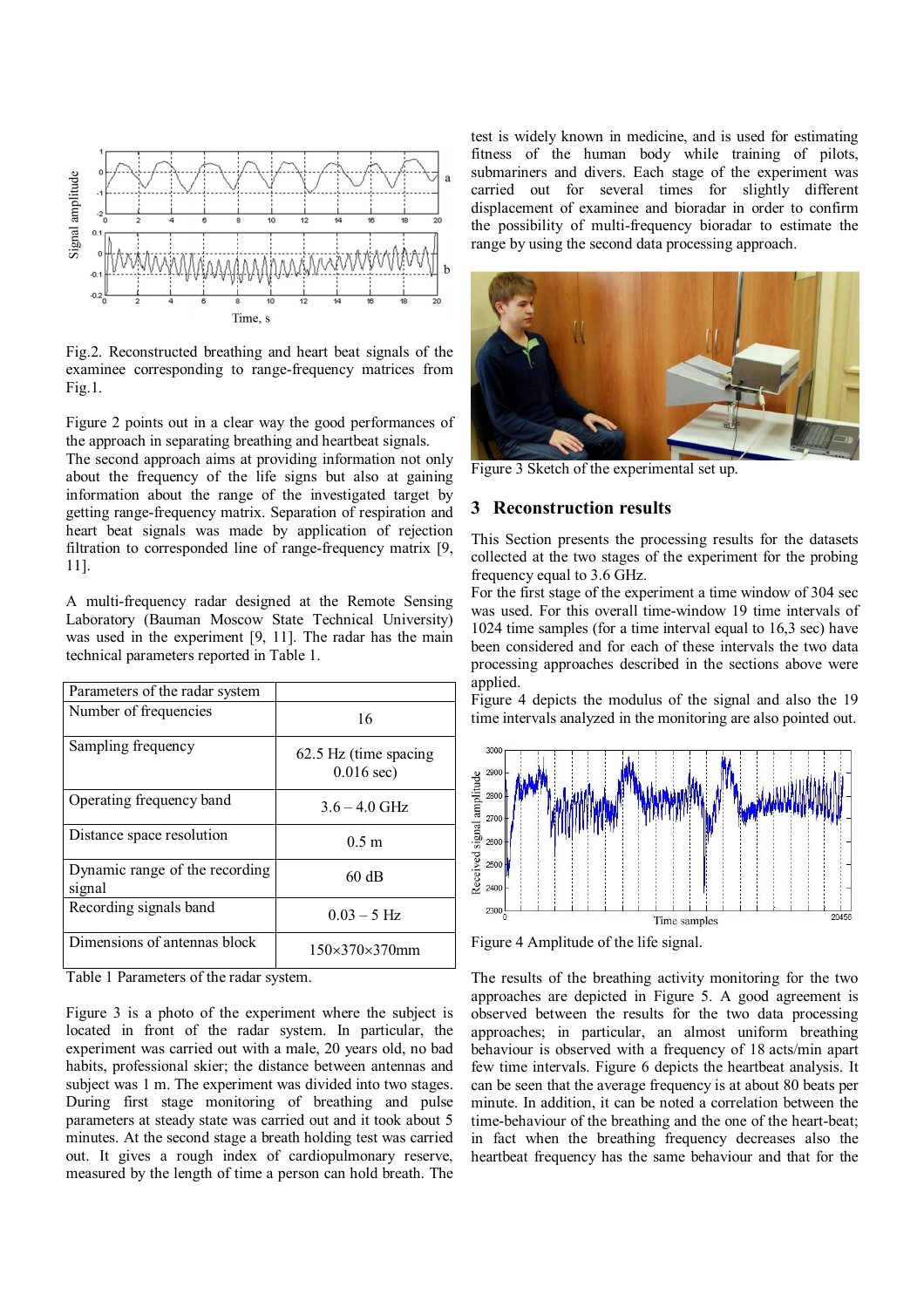

tens of the time-window a similar behaviour can be seen for

Figure 5 Comparison between the data processing approaches for the breathing activity monitoring. Upper panel: first data processing approach; lower panel: second data processing approach



Figure 6 Comparison between the data processing approaches for the heart beat. Upper panel: first data processing approach; lower panel: second data processing approach

The second stage of the experiment is concerned with the status of apnea so that only the heartbeat was characterised. In this case, it was considered an overall observation time of 56 sec divided in 7 time intervals made of 500 time samples (8 sec). Figure 7 depicts the modulus of the measured signal in the 7 time intervals (time window ranging from 800 to 4300 samples).



Figure 7 Amplitude of the heartbeat signal. The time intervals used in the monitoring are also pointed out.

The heartbeat frequency behaviour is shown in Figure 8 for the two data processing approaches and a very good agreement is observed for the two approaches. It can be noted that the frequency is almost uniform apart the first two intervals; in particular for the first interval the lower detected frequency is due to the clearly depicted oscillation, almost at the end of the first time interval, which cannot be associated to heart-beat activity.



Figure 8 Comparison between the data processing approaches for the heartbeat activity. Upper panel: first data processing approach; lower panel: second data processing approach